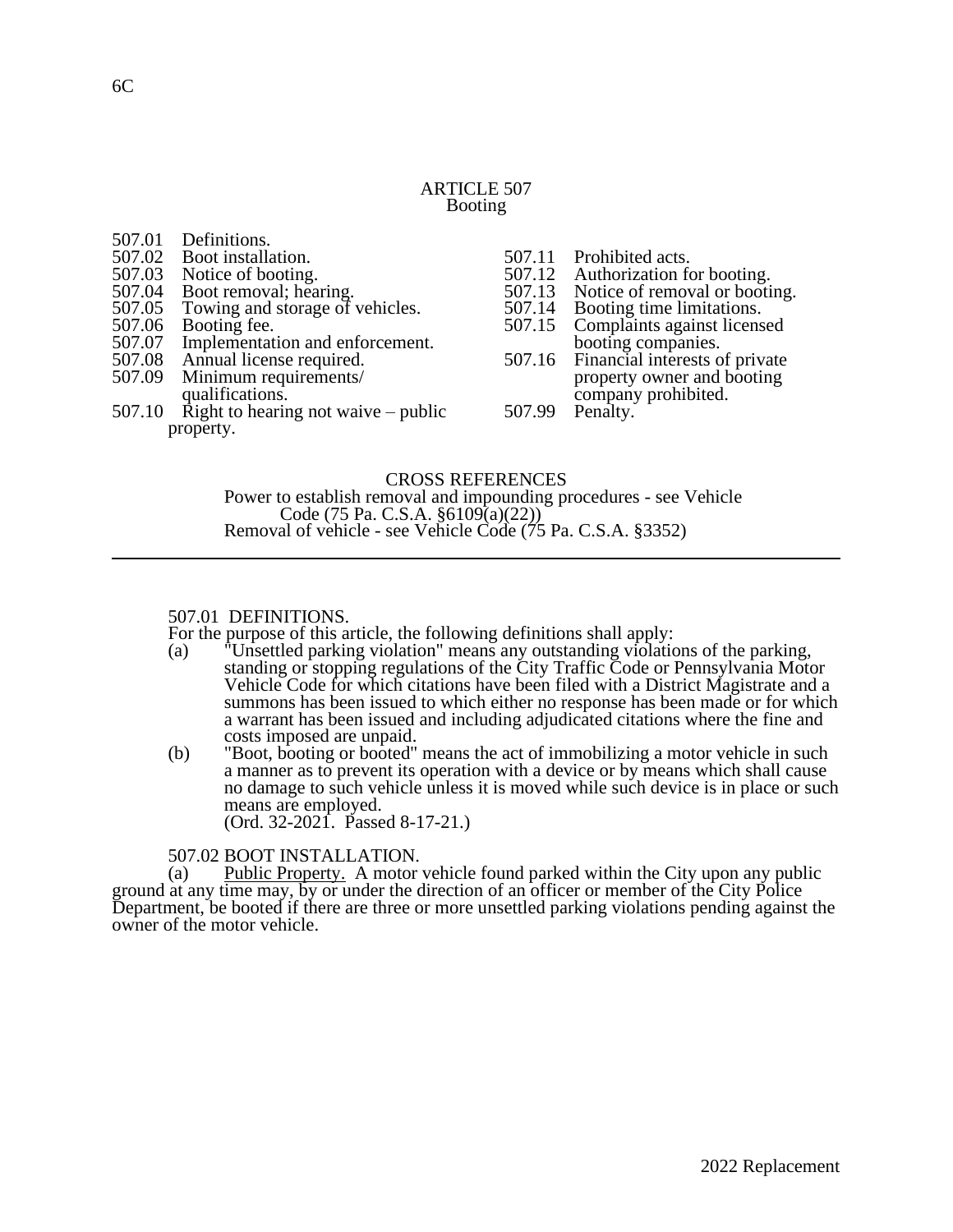(b) Private Property. Any motor vehicle left unattended on private property within the City may be booted under the provisions of this regulation. The decision to boot any such motor vehicle shall be made by either the property owner or upon written authorization as specified in Section 507.11. Booting of such vehicle may be done only by booting services licensed by the City as designated in Section 507.08 of this Chapter. (Ord. 32-2021. Passed 8-17-21.)

#### 507.03 NOTICE OF BOOTING.

Upon booting of such motor vehicle, the officer, employee, or booting service shall cause to be placed on the vehicle, in a conspicuous manner, notice sufficient to warn any individual that the vehicle has been immobilized, and that any attempt to move the vehicle might result in damage to the vehicle. On private property, the notice must include a copy of the booting authorization form as described in Section 507.12(a), as well as the time the vehicle was discovered to be parked illegally. The notice shall also outline the procedure for obtaining removal of the boot. If the booting is on public property, the officer or employee shall, as soon as practicable, provide the owner of the booted vehicle, at his request, with a list of the prior unsettled parking violations for which, or on account of which, such vehicle was booted. (Ord. 32-2021. Passed 8-17-21.)

### 507.04 BOOT REMOVAL; HEARING.

 $\frac{\text{Public Property:}}{\text{(a)}}$ 

- The owner of a booted vehicle, or other authorized person, shall be permitted to secure release of vehicle upon:
	- (1) Depositing of the collateral required for his appearance before a District Magistrate to answer for each unsettled parking violation;
	- (2) Paying the amount of the fine, penalty and court costs, if any, for each unsettled parking violation; and
	- (3) The payment of the fees as required by Section 507.06.

(b) The owner of a booted vehicle, or other authorized person, shall have the right to a post immobilization hearing limited to the determination of the validity of the booting. Such hearing shall be requested within fifteen (15) days after the vehicle is booted and shall be conducted by a hearing officer appointed by the Mayor. The hearing shall be held during normal business hours within one business day of the demand therefor. The post-immobilization hearing shall not be determinative of or adjudicate the merits of any citation issued relative to any immobilized vehicle but shall be limited solely to whether the vehicle was properly subject to booting under the provisions of this article.

(Ord. 32-2021. Passed 8-17-21.)

#### 507.05 TOWING AND STORAGE OF VEHICLES.

The boot shall remain in place for forty-eight (48) hours unless the owner has complied with Section 507.04. If such compliance has not occurred within forty-eight (48) hours, the vehicle may be towed or impounded. If the booting occurs when a vehicle is parked in any zone regulated by towing provisions, then such vehicle is subject to immediate towing and impounding. Towing and storage fees, as set by administrative order, as specified in Article 513, shall be paid, along with fees specified in Section 507.04 before the owner of such vehicle, or authorized person, shall be permitted to repossess or secure the release of the vehicle. Vehicles unclaimed within sixty days of towing and storage shall be deemed abandoned and subject to disposal as such in the manner authorized by law.

(Ord. 32-2021. Passed 8-17-21.)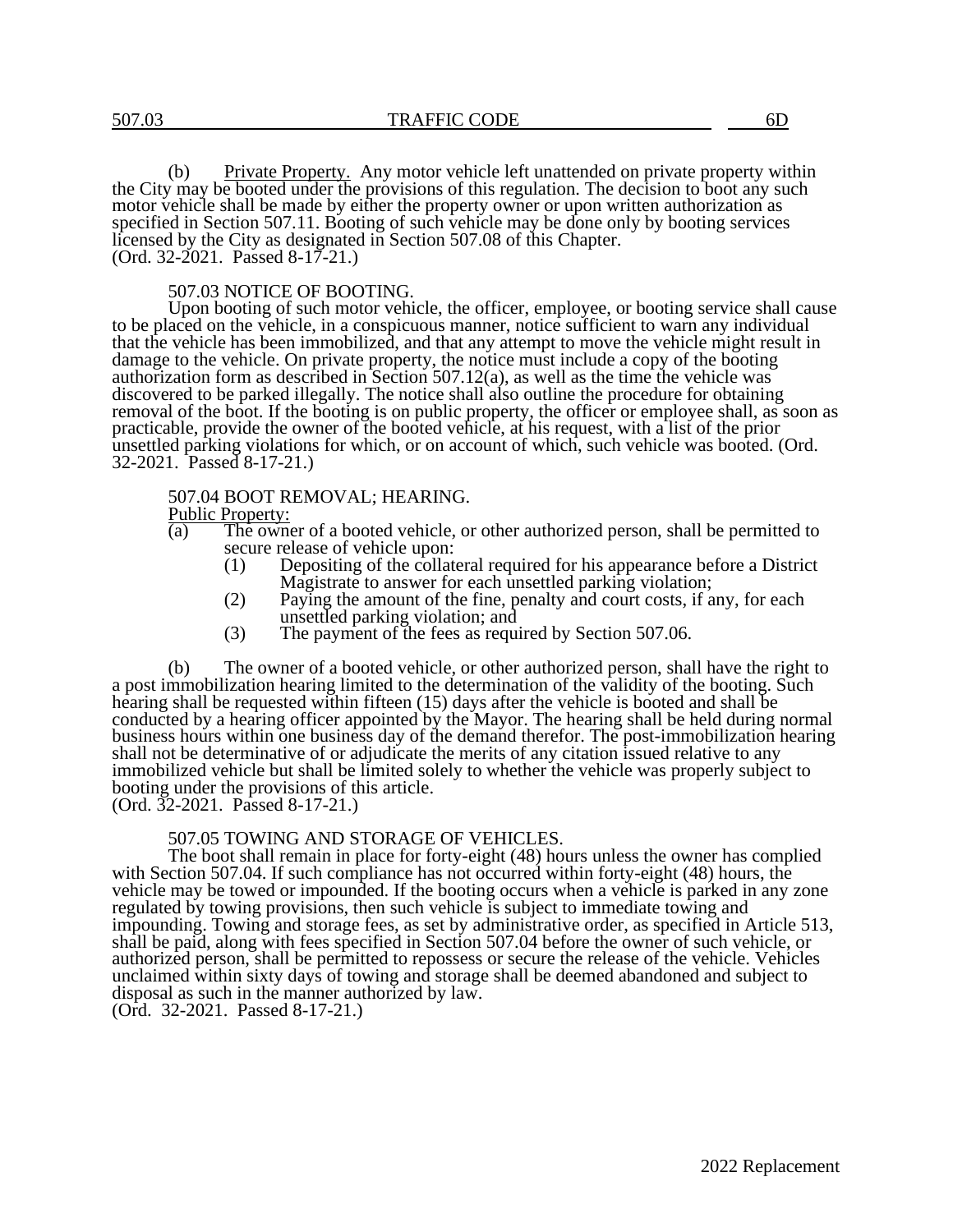### 507.06 BOOTING FEE.

(a) Public Property. The owner of a booted vehicle shall be subject to a fee of fifty dollars  $(\$50.00)$  for such immobilization.

(b) Private Property. The owner of a booted vehicle shall be subject to a reasonable fee in the discretion of the booting service of not more than sixty dollars (\$60.00) for such immobilization. (Ord. 32-2021. Passed 8-17-21.)

### 507.07 IMPLEMENTATION AND ENFORCEMENT.

(a) Public Property. This article shall be enforced by the Police Department which shall have authority for implementing the parking enforcement provisions thereof and to promulgate such rules and regulations as are necessary therefor, which regulations shall become effective upon approval by Council.

(b) Private Property. Only booting services that are licensed to operate within the City of York and owners of private property in accordance with the entirety of Article 507 are permitted to boot vehicles on private property in the City of York. (Ord. 32-2021. Passed 8-17-21.)

507.08 ANNUAL LICENSE REQUIRED.

(a) Application for License. Applications for license shall be submitted to the Chief/Commissioner of Police or his designee upon forms prepared and made available by the City. The application form(s) shall be properly completed, signed and accompanied by the application and license fee. The Chief/Commissioner of Police or his designee shall review and inspect the required storage facility and towing equipment and all applications for compliance with the terms of this ordinance and other applicable regulations.

(b) Issuance of License(s). A booting license shall be issued only to booting companies that comply with the provisions of this ordinance.

License and Application Fees. All applicants shall submit a nonrefundable application fee of seven hundred fifty dollars (\$750.00) with their booting license application.

(d) License Renewal. All licenses, except those terminated for just cause as provided herein, are subject to an annual renewal fee of four hundred dollars (\$400.00). Licenses that are not renewed are void.

(Ord. 32-2021. Passed 8-17-21.)

# 507.09 MINIMUM REQUIREMENTS/QUALIFICATIONS.

Booting companies to be licensed under this ordinance shall maintain the following minimum requirements:<br>(a) General E

General Equipment.

 $\overline{(1)}$  Business and equipment shall be located within the City of York, Pennsylvania. Vehicles must be plainly marked with the booting company's name, logo, and phone number. Booting company employees shall wear a uniform that plainly displays the company name and logo.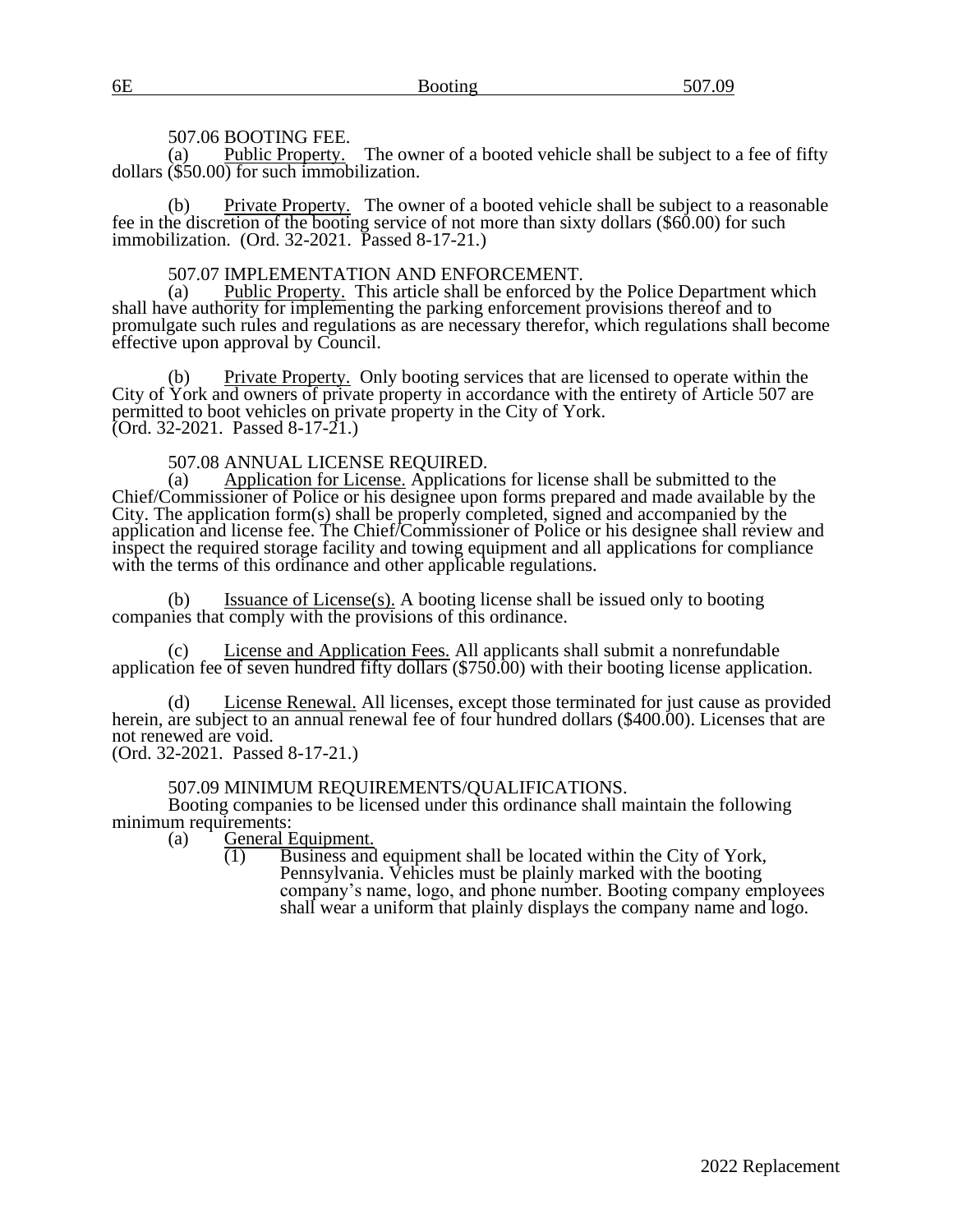(b) Contact Information: Booting companies must maintain a website that provides, at minimum, the company name, business address, and a business telephone number that is personally answered twenty-four (24) hours per day.

- (c) Insurance.
	- $\overline{(1)}$  Booting companies shall be required to carry insurance at the minimum policy limits as follows:
		- A. Automobile liability insurance in an amount not less than one million dollars (\$1,000,000.00), combined single limits.
		- B. Workers' compensation insurance, as required by Statute.<br>C. Miscellaneous coverage to provide complete protection to
		- Miscellaneous coverage to provide complete protection to the City against any and all risks of loss or liability including comprehensive General Liability.
	- (2) The City shall be listed as an additional insured party on all policies and such policies shall contain a provision requiring notification to the City prior to any policy revision or termination. A copy of the policy shall be provided to the Chief/Commissioner of Police or his designee.
- (d) Criminal Record.
	- (1) No booting company owner shall have any misdemeanor and/or felony criminal convictions for criminal violations that would be inconsistent with providing professional booting service. Specifically, no booting company owner shall have such conviction(s) for the following violations of the Pennsylvania Crimes Code:<br>A. Chapter 25 Criminal Homi
		- A. Chapter 25 Criminal Homicide<br>B. Chapter 29 Kidnapping
		- B. Chapter 29 Kidnapping
		- C. Chapter 31 Sexual Offenses
		- D. Section 3502 Burglary
		- E. Section 3921 Theft by Unlawful Taking or Disposition
		- F. Section 3922 Theft by Deception
		- G. Section 3925 Receiving Stolen Property<br>H. Section 4101 Forgery
		- Section 4101 Forgery
		- I. Section 4104 Tampering with Records or Identification<br>
		J. Section 4107 Deceptive Business Practices
		- J. Section 4107 Deceptive Business Practices<br>K. Section 4117 Insurance Fraud
		- Section 4117 Insurance Fraud
	- (2) No booting company employee shall have any misdemeanor and/or felony convictions for the following violations of the Pennsylvania Crimes Code in the last ten (10) years:
		- A. Chapter 25 Criminal Homicide
		- B. Chapter 29 Kidnapping
		- C. Chapter 31 Sexual Offenses

(e) Property, Business Privilege, Mercantile, or Municipal Taxes and Fees. No company shall receive a license or license renewal if the company has not paid its property taxes and/ or business privilege and mercantile taxes or any other municipal fee as required under York City Ordinance.

(Ord. 32-2021. Passed 8-17-21.)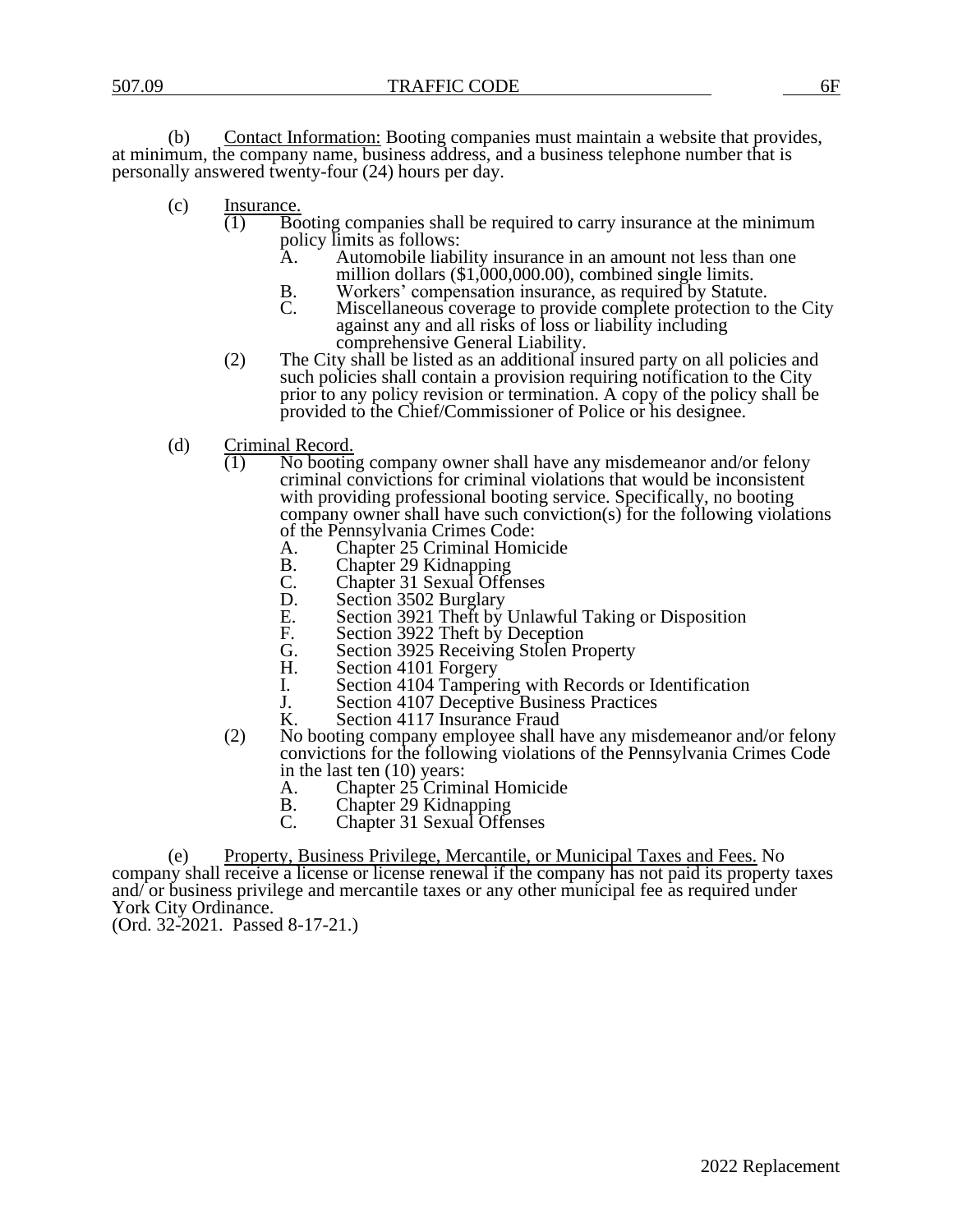| 6G | $F \cap T$ 1.0 |
|----|----------------|
|    |                |

# 507.10 RIGHT TO HEARING NOT WAIVED – PUBLIC PROPERTY.

Nothing in this article shall be construed to deprive any person of the constitutional right to a hearing or trial as to the violations for which citations have been issued. (Ord. 32-2021. Passed 8-17-21.)

# 507.11 PROHIBITED ACTS.

It shall be a prohibited act for any booting company to:

- (a) Sub-contract booting services requested by the City.<br>
(b) Boot a vehicle on public property.
- $\phi$  Boot a vehicle on public property.<br>  $\phi$  Boot a vehicle on private property
- $\overrightarrow{c}$  Boot a vehicle on private property without authorization from the property owner.<br>
(d) Boot a vehicle on private property in violation of the requirements of this article.
- (d) Boot a vehicle on private property in violation of the requirements of this article.<br>(e) Use "York" in the name of the booting company or use logos or lettering similar
- Use "York" in the name of the booting company or use logos or lettering similar to the City of York.
- (f) Charge or provide a written quote or invoice or collect fees in excess of those specifically designated in this article.
- (g) Falsify any information with regard to the application. (Ord. 32-2021. Passed 8-17-21.)

## 507.12 AUTHORIZATION FOR BOOTING.

- In order to boot a vehicle on private property, a licensed booting company must:
- (a) Obtain written authorization from the property owner to conduct booting on the property owner's property. (Ord. 32-2021. Passed 8-17-21.)

# 507.13 NOTICE OF REMOVAL OR BOOTING.

(a) Notice must be attached to any vehicle booted on private property indicating the time the vehicle was discovered to be parked illegally, the time the vehicle was immobilized, the name of the property owner, and the name and phone number of the booting company.

(b) Notice shall be attached to the illegally parked vehicle upon being discovered by the booting company or property owner with the time marked.

No vehicle shall be booted from a private parking lot unless the lot is posted at the time the vehicle is booted to notify the public of any parking restrictions and the operator of the vehicle violates those restrictions. Posting shall be in conformance to the Rules and Regulations set forth in Annex A, Title 67, Transportation, Part I, Department of Transportation, Subpart A, Vehicle Code Provision, Article VIII, Administration and Enforcement, Chapter 217, Posting of Private Parking Lots. The telephone number of the booting service must be conspicuously posted on all signs.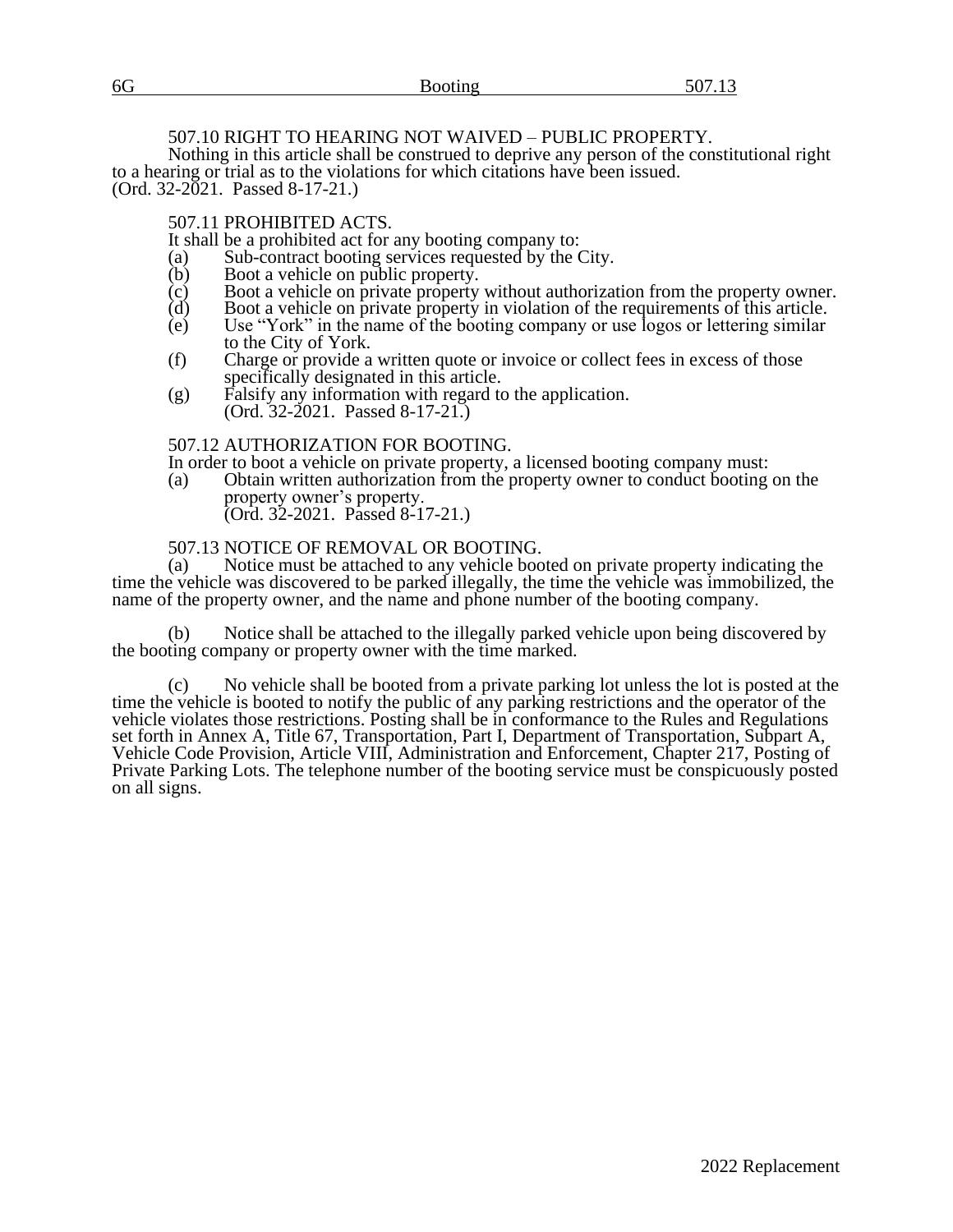(d) Signs as required in subsection (d) hereof and, in addition to the number of signs required by subsection (d) hereof, shall be in place and evenly spaced in the parking lot based upon the number of available parking spaces as follows:<br>(1)  $26 - 50$  parking spaces require 1 as

- 
- (1) 26 50 parking spaces require 1 additional sign<br>
(2) 51 75 parking spaces require 2 additional signs<br>
(3) 76 100 parking spaces require 3 additional sign  $(2)$  51 - 75 parking spaces require 2 additional signs
- $(3)$  76 100 parking spaces require 3 additional signs, etc.

In addition to the posting of private parking lots as required in Section  $507.12(d)$ and Section 507.12(e), the Chief/Commissioner of Police, or his designee may require additional signs be posted and/or that the posted signs be altered. (Ord. 32-2021. Passed 8-17-21.)

## 507.14 BOOTING TIME LIMITATIONS.

A motor vehicle found to be illegally parked or disabled on private property may be immobilized fifteen (15) minutes after it is discovered. The time of discovery must be included in the "Notification of Booting" as required in Section 507.03 of this article. If an illegally parked vehicle is discovered parked blocking the entrance or exit to or from private property, in a marked and signed fire lane, in a marked and signed handicapped space, or wholly or partially on a lawn, the vehicle may be towed immediately, but cannot be booted. (Ord. 32-2021. Passed 8-17-21.)

## 507.15 COMPLAINTS AGAINST LICENSED BOOTING COMPANIES.

The Chief/Commissioner of Police, or his designee shall notify the booting company owner within fourteen (14) days of receipt of any complaint against a booting company that will be investigated by the Police Department.

(Ord. 32-2021. Passed 8-17-21.)

#### 507.16 FINANCIAL INTERESTS OF PRIVATE PROPERTY OWNER AND BOOTING COMPANY PROHIBITED.

Booting companies are prohibited, either directly or indirectly, from giving or furnishing a rebate or payment of money or any other valuable consideration to a property owner from whose premise the booting company has, is about to, or will boot motor vehicles. Property owners are prohibited from accepting or giving, either directly or indirectly, any rebate, payment of money, or any other valuable consideration from or to a booting company in connection with the booting of a motor vehicle from private property except for signs and notices as required in Section 507.09. Property owners are prohibited from having a direct or indirect monetary interest in a booting company that, for compensation, boots motor vehicles on their private property. (Ord. 32-2021. Passed 8-17-21.)

#### 507.99 PENALTY.

(a) Any person who shall tamper with, remove or attempt to remove any device used to immobilize a motor vehicle that has been booted pursuant to this article, or who shall move or attempt to move the vehicle booted before release of the vehicle has been officially secured, shall be guilty of a summary offense and, upon conviction thereof, shall be fined not less than three hundred dollars (\$300.00) nor more than one thousand dollars (\$1,000), together with cost of prosecution, or imprisoned for not more than ninety (90) days, or both.